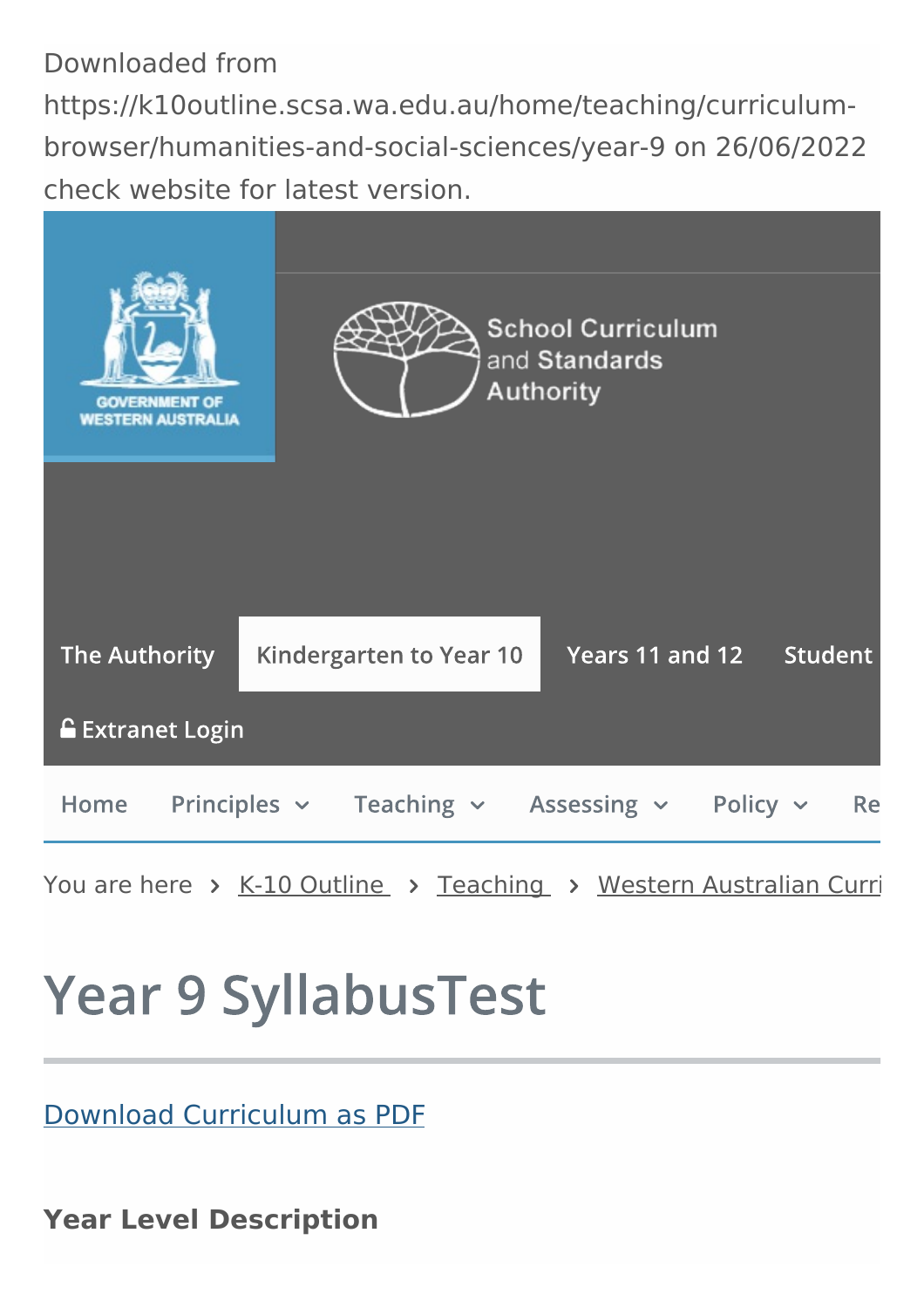# **Overview**

#### [Rationale](https://k10outline.scsa.wa.edu.au/home/teaching/curriculum-browser/humanities-and-social-sciences/humanities-overview/rationale)

[Aims](https://k10outline.scsa.wa.edu.au/home/teaching/curriculum-browser/humanities-and-social-sciences/humanities-overview/aims)

**[Organisation](https://k10outline.scsa.wa.edu.au/home/teaching/curriculum-browser/humanities-and-social-sciences/humanities-overview/organisation)** 

Key [Concepts](https://k10outline.scsa.wa.edu.au/home/teaching/curriculum-browser/humanities-and-social-sciences/humanities-overview/key-concepts-and-skills) and Skills

Student [Diversity](https://k10outline.scsa.wa.edu.au/home/teaching/curriculum-browser/humanities-and-social-sciences/humanities-overview/student-diversity)

Ways of [Teaching](https://k10outline.scsa.wa.edu.au/home/teaching/curriculum-browser/humanities-and-social-sciences/humanities-overview/ways-of-teaching)

Ways of [Teaching](https://k10outline.scsa.wa.edu.au/home/teaching/curriculum-browser/humanities-and-social-sciences/humanities-overview/ways-of-teaching-video) Video

Ways of [Assessing](https://k10outline.scsa.wa.edu.au/home/teaching/curriculum-browser/humanities-and-social-sciences/humanities-overview/ways-of-assessing)

General [Capabilities](https://k10outline.scsa.wa.edu.au/home/teaching/curriculum-browser/humanities-and-social-sciences/humanities-overview/general-capabilities)

[Cross-Curriculum](https://k10outline.scsa.wa.edu.au/home/teaching/curriculum-browser/humanities-and-social-sciences/humanities-overview/cross-curriculum-priorities) Priorities

[Glossary](https://k10outline.scsa.wa.edu.au/home/teaching/curriculum-browser/humanities-and-social-sciences/humanities-overview/glossary)

[Humanities](https://k10outline.scsa.wa.edu.au/__data/assets/pdf_file/0020/24833/Humanities-and-Social-Sciences_HASS_P-10_Scope-and-Sequence_March_2016.pdf) & Social Sciences Sc 卫 ope and Sequence **a** 

**型 [Humanities](https://k10outline.scsa.wa.edu.au/__data/assets/word_doc/0007/422953/Humanities-and-Social-Sciences_HASS_P-10_Scope-and-Sequence_Phase_1_March_2016.DOCX) & Social Sciences Sco** 

pe and Sequence **a** 

[Humanities](https://k10outline.scsa.wa.edu.au/home/teaching/curriculum-browser/humanities-and-social-sciences/humanities-overview/Humanities-and-Social-Sciences-P-10-Additional-Content.pdf) & Social Sciences Ad 卫 ditional Content

EAL/D Humanities and Social Sci 卫 ences [Pre-primary](https://k10outline.scsa.wa.edu.au/__data/assets/pdf_file/0006/142809/EALD-HASS-Pre-primary-to-Year-10.pdf) to Year 10  $\alpha$ 

**四 ABLEWA [Humanities](https://k10outline.scsa.wa.edu.au/__data/assets/word_doc/0019/663310/Humanities_and_Social_Sciences_ABLEWA_Scope_and_Sequence.DOCX) and Social S** ciences Scope and Sequence  $\blacksquare$ 

ABLEWA [Humanities](https://k10outline.scsa.wa.edu.au/__data/assets/pdf_file/0020/663311/Humanities_and_Social_Sciences_ABLEWA_Scope_and_Sequence.pdf) and Social S 包 ciences Scope and Sequence  $\blacksquare$ 

# **Year 9 Syllak**

# **Year Level Description**

In Year 9, Humaniti Economics and Busi

Students develop ir which includes questioning reflecting. They app phenomena, both h

Students continue to Westminster syster examine the role of are shaped during and an investigate how Aust society.

Students are introduced to further their und interdependence, a between consumer other countries, thr economy. The roles Australian and glob

The concepts of pla change continue to an opportunity to ir environment and to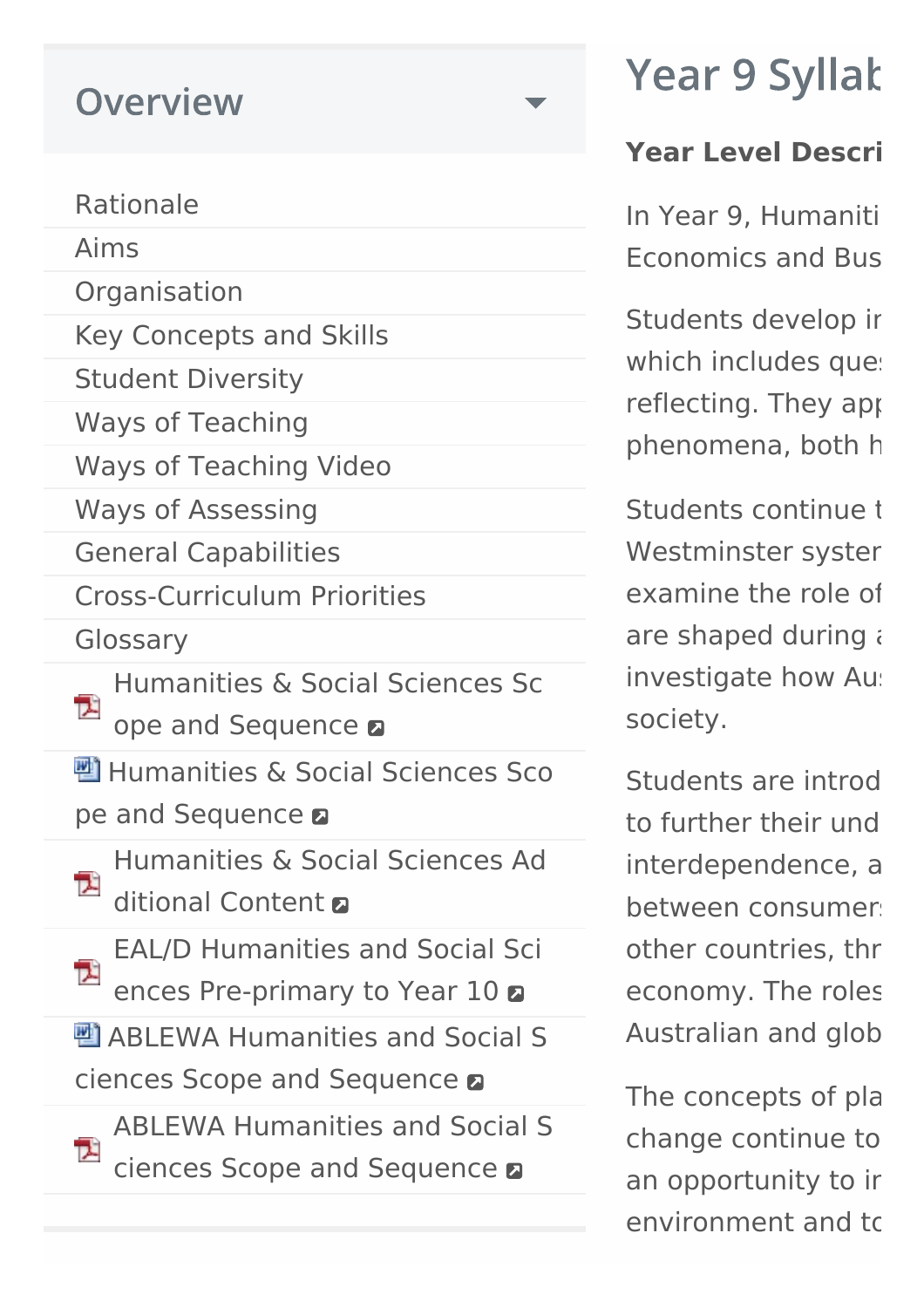# **Filters**

### **Show/Hide Curriculum**

- $\Gamma$  Year level descriptors
- **E.** Content Descriptions
- **E** Achievements Standards
- $\Box$  Icons

#### Year Levels

G Select All

#### **Strands**

- G Select All
- **E. Humanities and Social Sciences skills**
- $\Box$  Knowledge and understanding

#### **General Capabilities**

- **□** Select All
- $\Box$  Literacy
- Mumeracy

 $\Box$  Information and Communication Technology (ICT)

capability

 $\Gamma$  Critical and creative thinking

connected to place: wide range of place global, and in a ran

Students develop th evidence, continuit significance and co context of the maki new ideas and tech the significance of  $\overline{V}$ 

# **Knowledge and**

**CIVICS AND CITIZENSHI** 

#### **Our** democratic rights

The role of political independent repres Australia's system of including the forma [\(ACHCK075\)](http://www.scootle.edu.au/ec/search?accContentId=ACHCK075)

 $\div$  Ethical understand

How citizens' choice election time (e.g.  $\mu$ media, opinion polls interest groups, pol campaigns) (ACHCH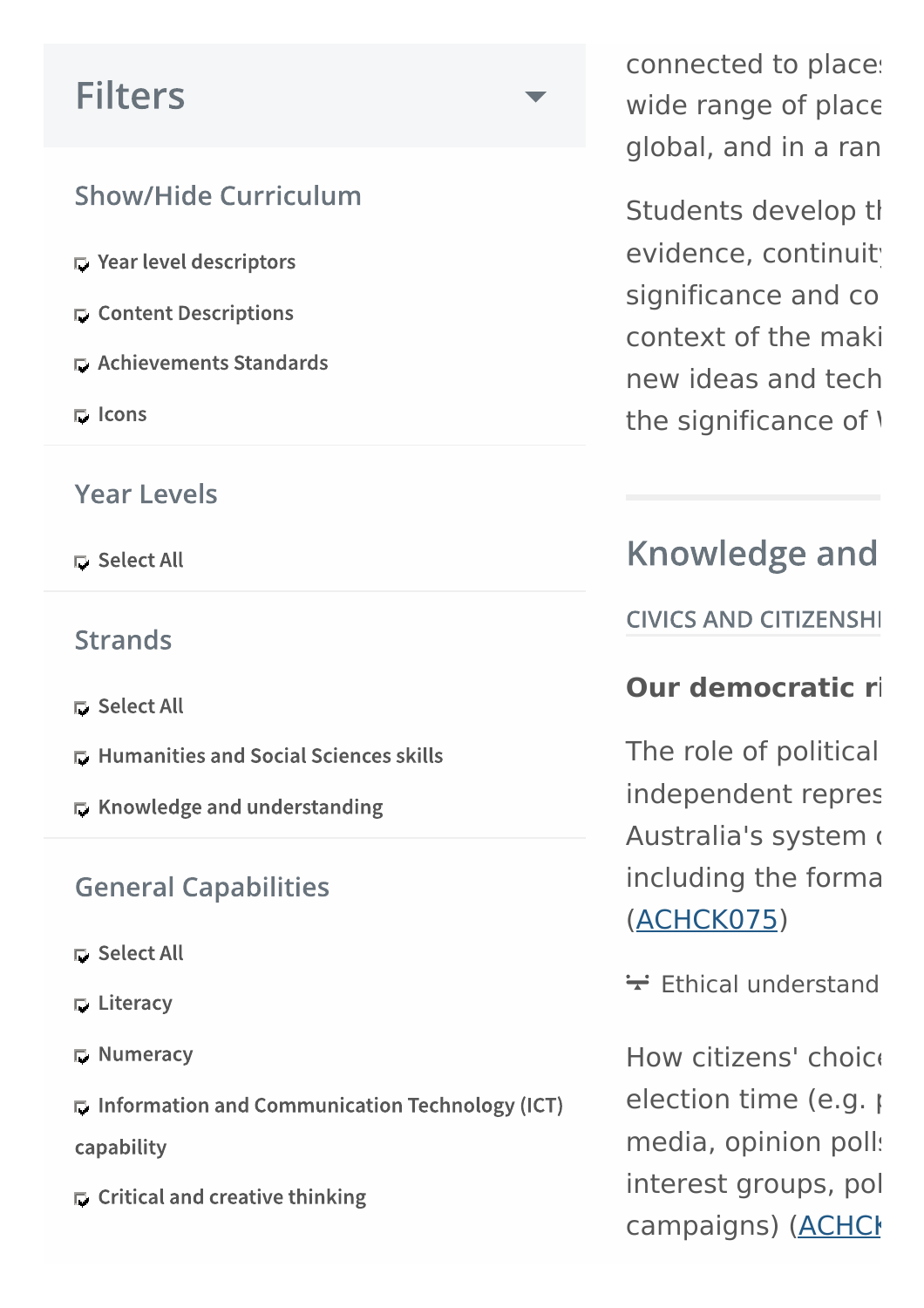- $\Box$  Personal and social capability
- $\Box$  Ethical understanding
- $\Box$  Intercultural understanding

 $C$  Critical and [creative](https://k10outline.scsa.wa.edu.au/home/teaching/curriculum-browser/humanities-and-social-sciences/year-9#)

 $\div$  Ethical understand

How social media is people's understand [\(ACHCK076\)](http://www.scootle.edu.au/ec/search?accContentId=ACHCK076)

 $C$  Critical and [creative](https://k10outline.scsa.wa.edu.au/home/teaching/curriculum-browser/humanities-and-social-sciences/year-9#)

 $\div$  Ethical understand

The key features of system and the role court (e.g. a suprer magistrates' court, Australia) and the type different courts hear

 $\div$  Ethical understand

How courts apply a resolve disputes, and through judgments precedents) (ACHC

 $\div$  Ethical understand

The key principles  $\epsilon$ system, including e law, independent ju appeal [\(ACHCK078\)](http://www.scootle.edu.au/ec/search?accContentId=ACHCK078)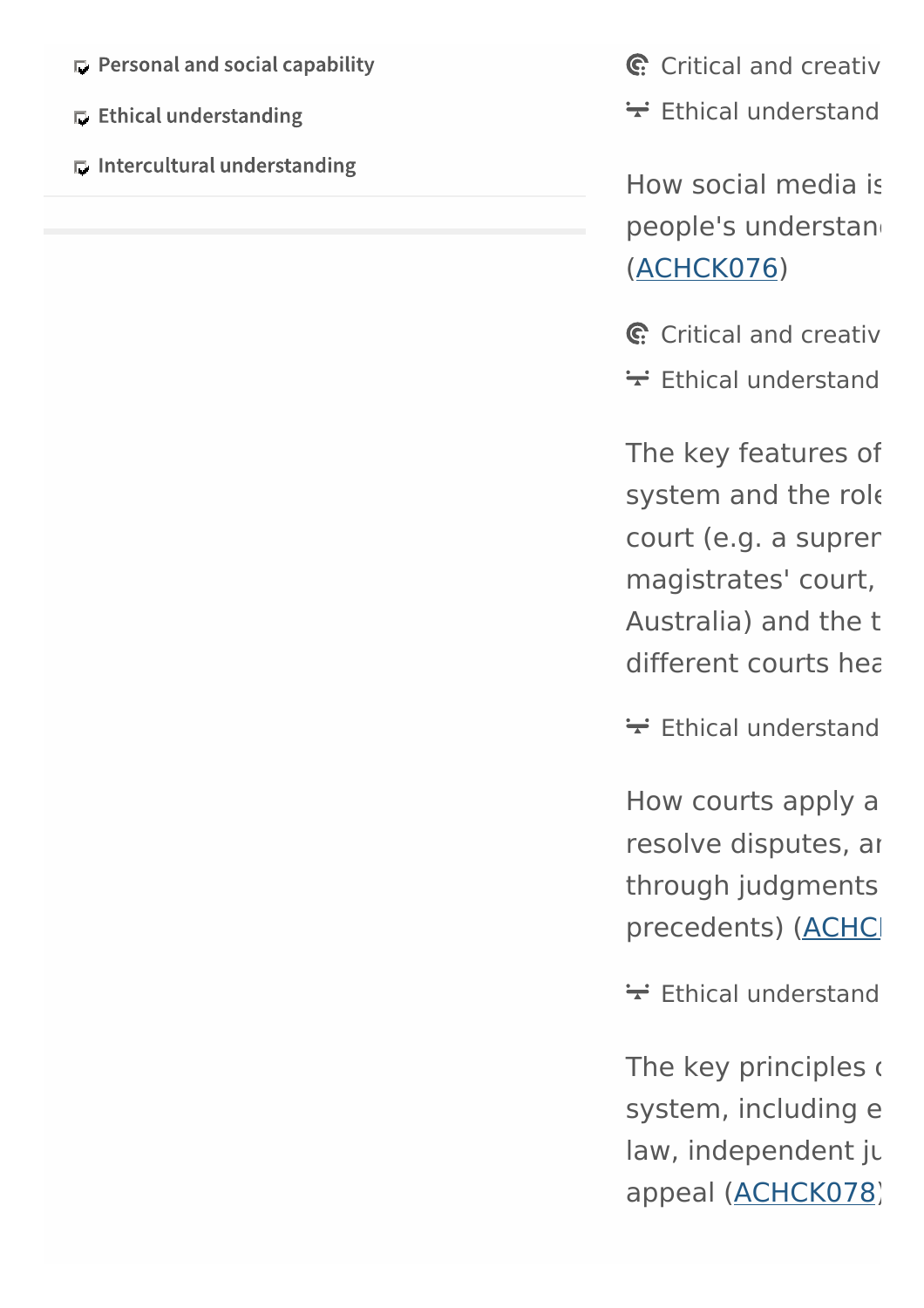$\div$  Ethical understand

The factors that can application of the p (e.g. bribery, coerci trial by media, cour [\(ACHCK078\)](http://www.scootle.edu.au/ec/search?accContentId=ACHCK078)

- $C$  Critical and [creative](https://k10outline.scsa.wa.edu.au/home/teaching/curriculum-browser/humanities-and-social-sciences/year-9#)
- ₩ Personal and social
- $\div$  Ethical understand

#### **ECONOMICS AND BUSI**

#### **Australia and the global economy**

The role of the key Australian economy consumers, produce government (ACHE

 $S<sub>3</sub>$  Intercultural [understanding](https://k10outline.scsa.wa.edu.au/home/teaching/curriculum-browser/humanities-and-social-sciences/year-9#)

Australia's interdep economies, such as trade links with par region, and the goc traded [\(ACHEK038\)](http://www.scootle.edu.au/ec/search?accContentId=ACHEK038)

 $C$  Critical and [creative](https://k10outline.scsa.wa.edu.au/home/teaching/curriculum-browser/humanities-and-social-sciences/year-9#)  $S<sub>o</sub>$  Intercultural [understanding](https://k10outline.scsa.wa.edu.au/home/teaching/curriculum-browser/humanities-and-social-sciences/year-9#)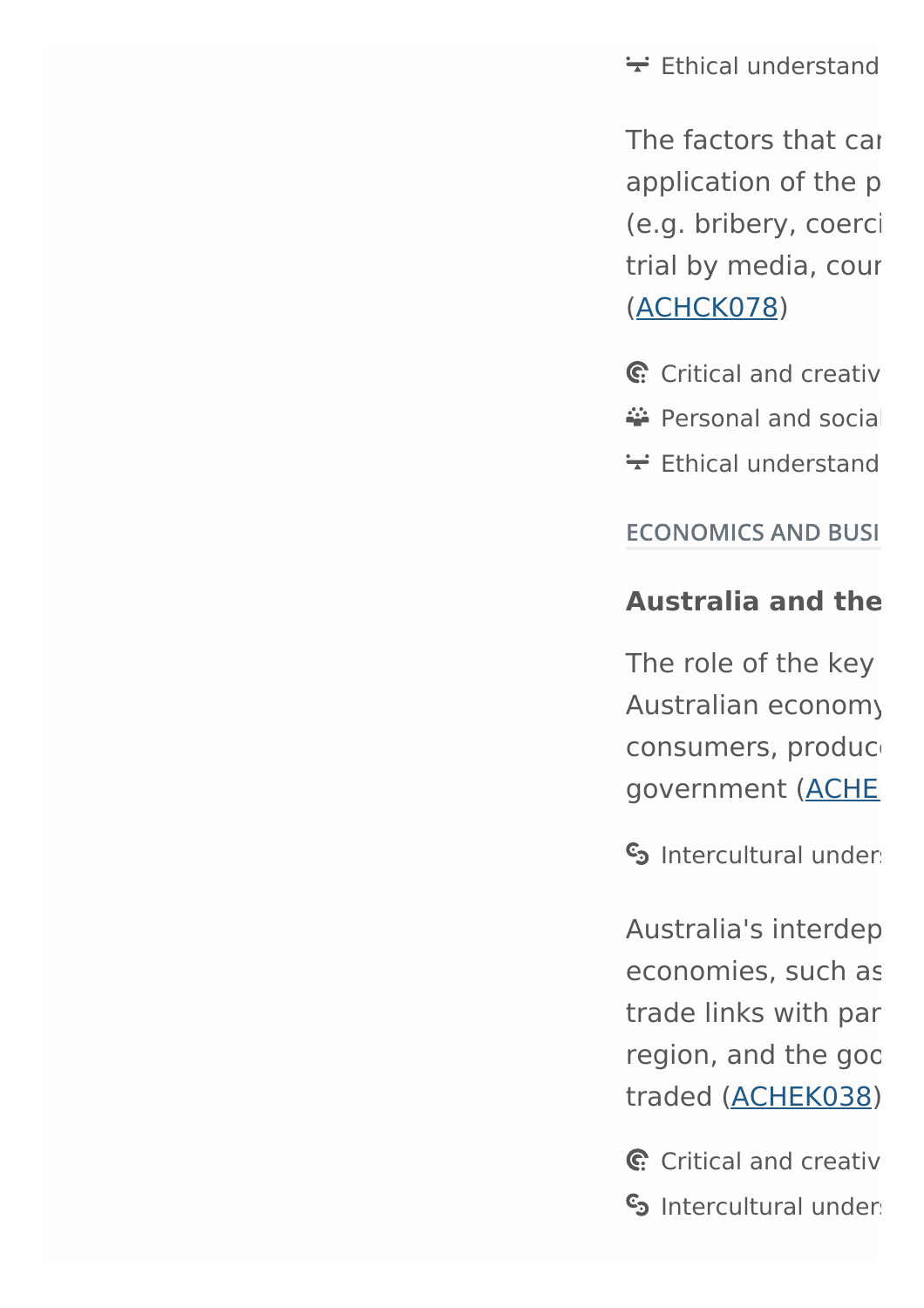Why and how partic economy are deper including the activit corporations in the the impact of global Australian economy (

 $C$  Critical and [creative](https://k10outline.scsa.wa.edu.au/home/teaching/curriculum-browser/humanities-and-social-sciences/year-9#)  $\div$  Ethical understand

Why and how peop risks and rewards in Australian and glob landscape, such as investment types  $(*I*)$ 

- $C$  Critical and [creative](https://k10outline.scsa.wa.edu.au/home/teaching/curriculum-browser/humanities-and-social-sciences/year-9#)
- $\ddot{\bullet}$  Personal and social
- $\div$  Ethical understand

The ways consumer themselves from risk scams and identity

- $C$  Critical and [creative](https://k10outline.scsa.wa.edu.au/home/teaching/curriculum-browser/humanities-and-social-sciences/year-9#)
- $\ddot{\bullet}$  Personal and social
- $\div$  Ethical understand

The nature of innov businesses seek to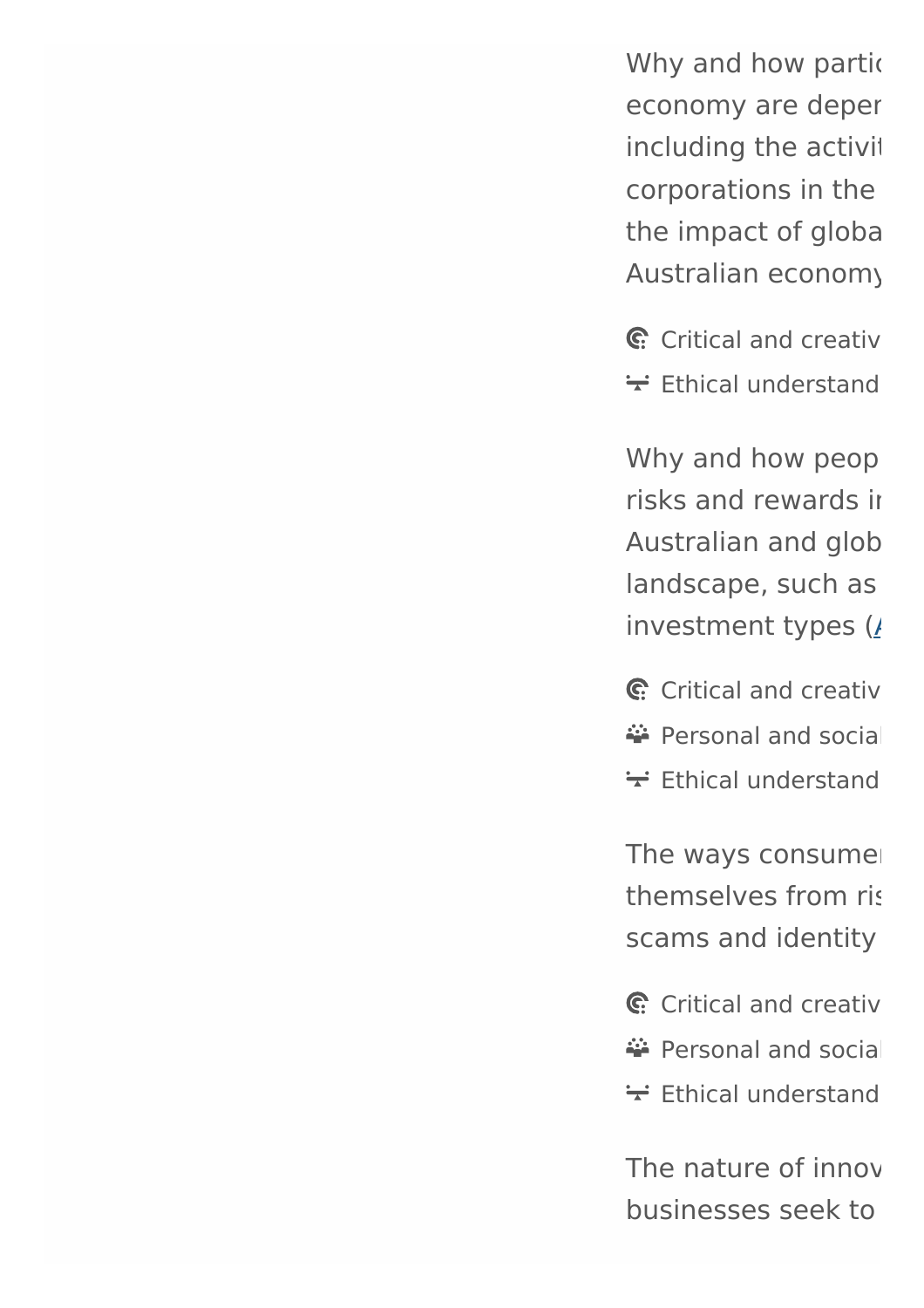a competitive adva including the globa [\(ACHEK041\)](http://www.scootle.edu.au/ec/search?accContentId=ACHEK041)

- $C$  Critical and [creative](https://k10outline.scsa.wa.edu.au/home/teaching/curriculum-browser/humanities-and-social-sciences/year-9#)
- $\div$  Ethical understand

The way the work  $\epsilon$ changing in contem and the implication future work (ACHEK

- $\ddot{\bullet}$  Personal and social
- $\div$  Ethical understand

**GEOGRAPHY** 

#### **Biomes** and **food**

The distribution and biomes as regions  $\sqrt{ }$ climates, soils, vege productivity (ACHG

 $\frac{\pi}{12}$  [Numeracy](https://k10outline.scsa.wa.edu.au/home/teaching/curriculum-browser/humanities-and-social-sciences/year-9#)

 $C$  Critical and [creative](https://k10outline.scsa.wa.edu.au/home/teaching/curriculum-browser/humanities-and-social-sciences/year-9#)

The ways that hum production of food a altered some biome vegetation clearand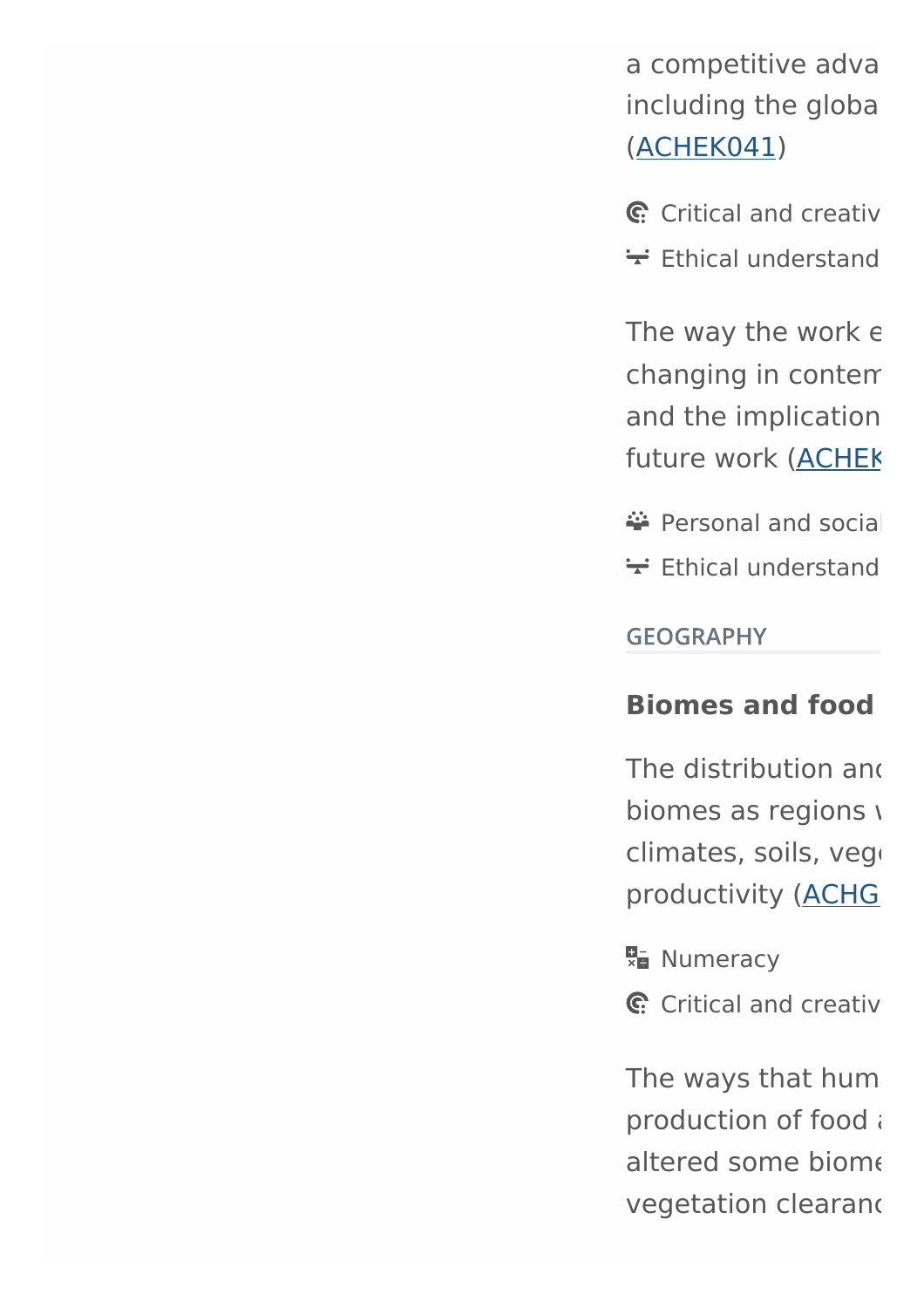terracing, irrigation

**R<sub>E</sub>** [Numeracy](https://k10outline.scsa.wa.edu.au/home/teaching/curriculum-browser/humanities-and-social-sciences/year-9#)

 $C$ : Critical and [creative](https://k10outline.scsa.wa.edu.au/home/teaching/curriculum-browser/humanities-and-social-sciences/year-9#)

The environmental. technological factor crop yields in Austr world (e.g. climate, water resources, irrigation accessibility, labour technologies) (ACH

 $\frac{\mathbf{E} - \mathbf{E}}{|\mathbf{E}|}$  [Numeracy](https://k10outline.scsa.wa.edu.au/home/teaching/curriculum-browser/humanities-and-social-sciences/year-9#)

 $C$  Critical and [creative](https://k10outline.scsa.wa.edu.au/home/teaching/curriculum-browser/humanities-and-social-sciences/year-9#)

The challenges to fo including land and v shortage of fresh w land uses, and clim Australia and the w

**R<sub>E</sub>** [Numeracy](https://k10outline.scsa.wa.edu.au/home/teaching/curriculum-browser/humanities-and-social-sciences/year-9#)

- $C$  Critical and [creative](https://k10outline.scsa.wa.edu.au/home/teaching/curriculum-browser/humanities-and-social-sciences/year-9#)
- $\div$  Ethical understand

The effects of antic population growth a production and secfor Australia and the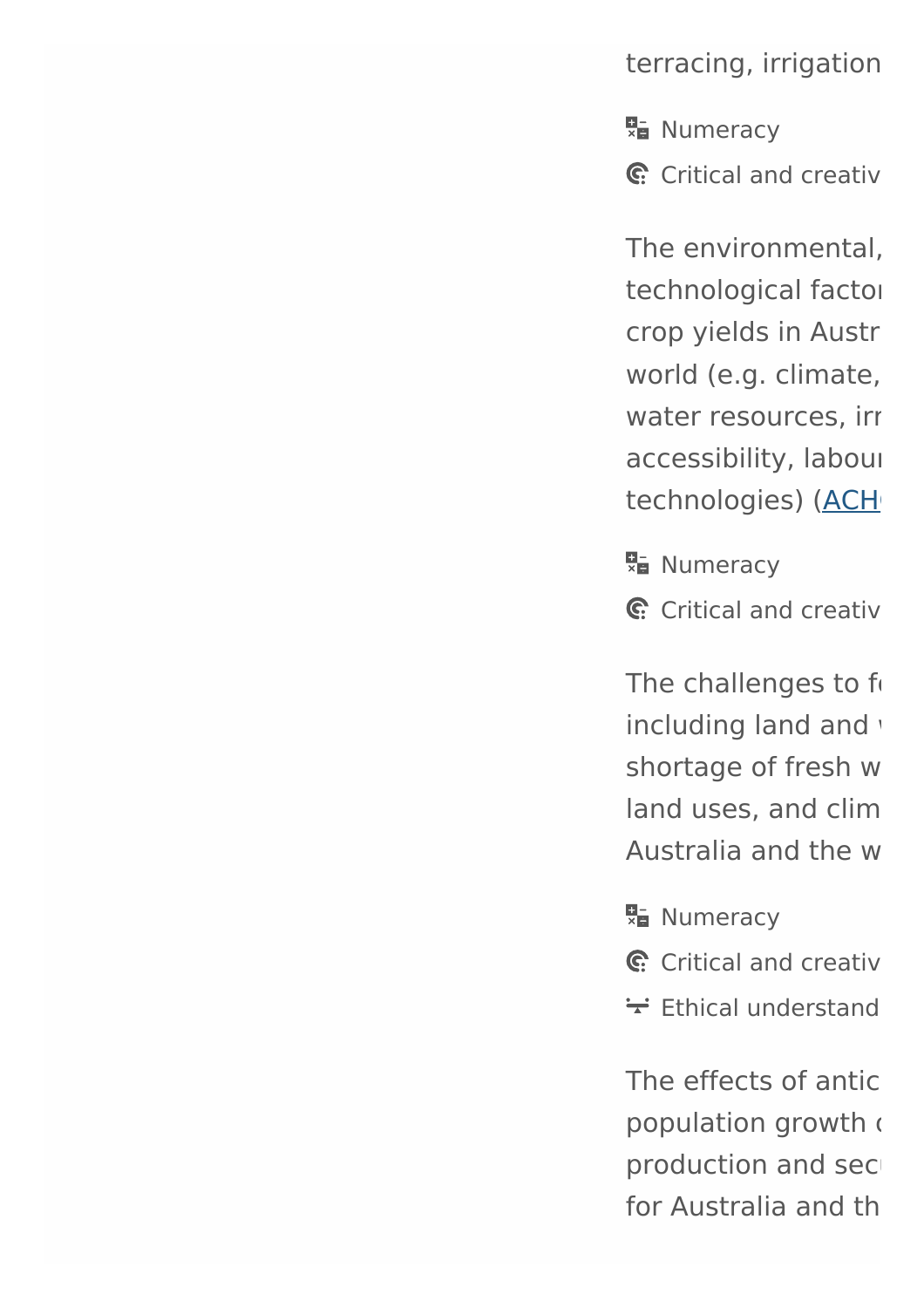food security; the ir agriculture, agricult environmental sust [\(ACHGK064\)](http://www.scootle.edu.au/ec/search?accContentId=ACHGK064)

- **R<sub>E</sub>** [Numeracy](https://k10outline.scsa.wa.edu.au/home/teaching/curriculum-browser/humanities-and-social-sciences/year-9#)
- G. Critical and [creative](https://k10outline.scsa.wa.edu.au/home/teaching/curriculum-browser/humanities-and-social-sciences/year-9#)
- $\div$  Ethical understand

#### **Geographies of ir**

The perceptions pe and how this influe connections to differ [\(ACHGK065\)](http://www.scootle.edu.au/ec/search?accContentId=ACHGK065)

- **H** [Numeracy](https://k10outline.scsa.wa.edu.au/home/teaching/curriculum-browser/humanities-and-social-sciences/year-9#)
- $C$  Critical and [creative](https://k10outline.scsa.wa.edu.au/home/teaching/curriculum-browser/humanities-and-social-sciences/year-9#)
- $\ddot{\bullet}$  Personal and social
- $S<sub>3</sub>$  Intercultural [understanding](https://k10outline.scsa.wa.edu.au/home/teaching/curriculum-browser/humanities-and-social-sciences/year-9#)

The way transporta information and contechnologies are us people to services, people in other plac

- $\cdot \cdot$  Information and [Communication](https://k10outline.scsa.wa.edu.au/home/teaching/curriculum-browser/humanities-and-social-sciences/year-9#) Technology (ICT) capa
- $C$  Critical and [creative](https://k10outline.scsa.wa.edu.au/home/teaching/curriculum-browser/humanities-and-social-sciences/year-9#)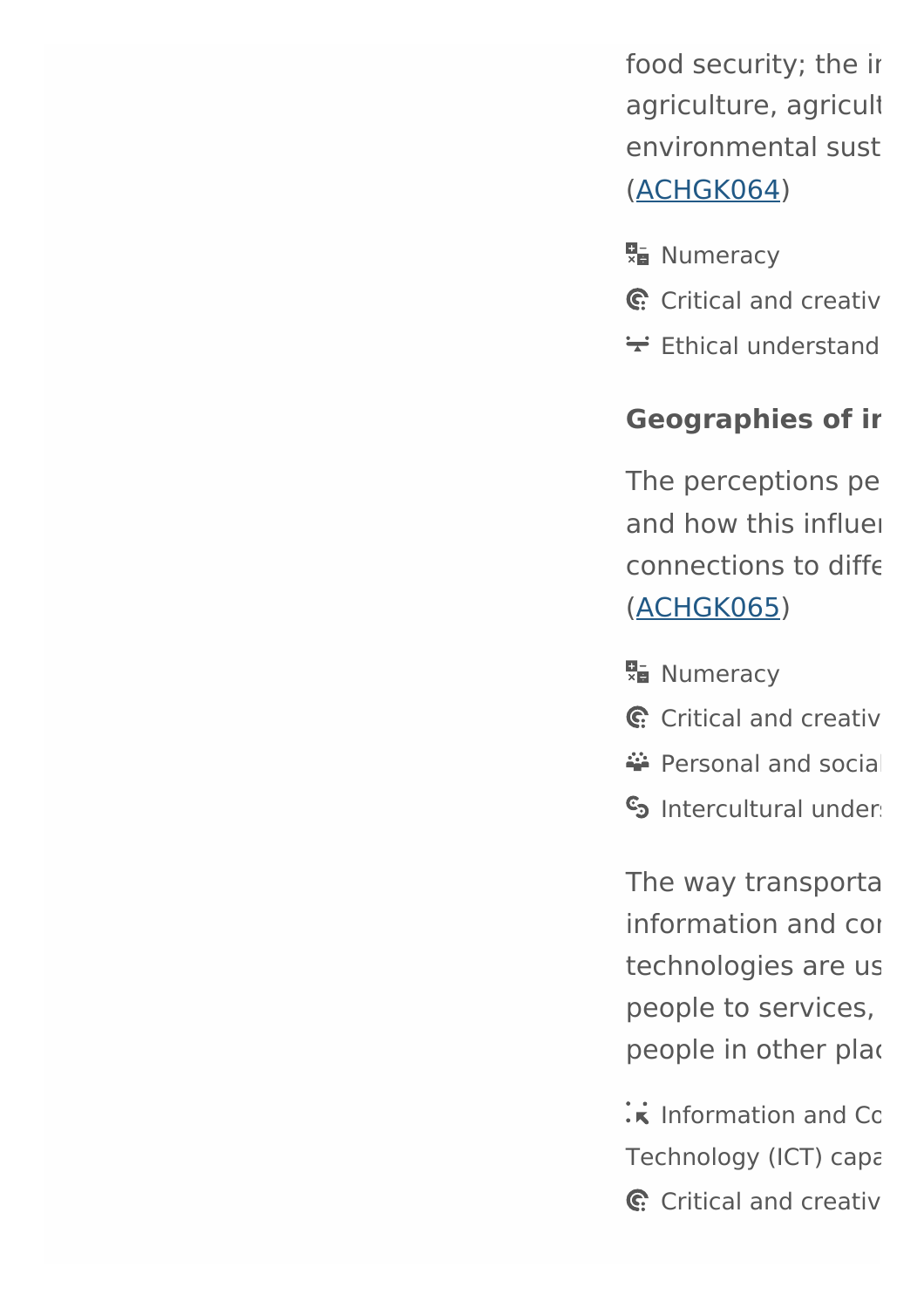The ways that place interconnected with through trade in go all scales (ACHGK0)

 $C$  Critical and [creative](https://k10outline.scsa.wa.edu.au/home/teaching/curriculum-browser/humanities-and-social-sciences/year-9#)

The effects of peop recreational, cultura on places, and the i future of these plac

 $\frac{\mathbf{E}}{\mathbf{x}}$  [Numeracy](https://k10outline.scsa.wa.edu.au/home/teaching/curriculum-browser/humanities-and-social-sciences/year-9#)

- $C$  Critical and [creative](https://k10outline.scsa.wa.edu.au/home/teaching/curriculum-browser/humanities-and-social-sciences/year-9#)
- $S<sub>o</sub>$  Intercultural [understanding](https://k10outline.scsa.wa.edu.au/home/teaching/curriculum-browser/humanities-and-social-sciences/year-9#)

**HISTORY** 

#### **The making of the**

Overview:

 $\bullet$  The important features modern period ( including technol Imperialism and I

### **Depth study 1: In Industrial Revolution**

The technological in to the Industrial Rev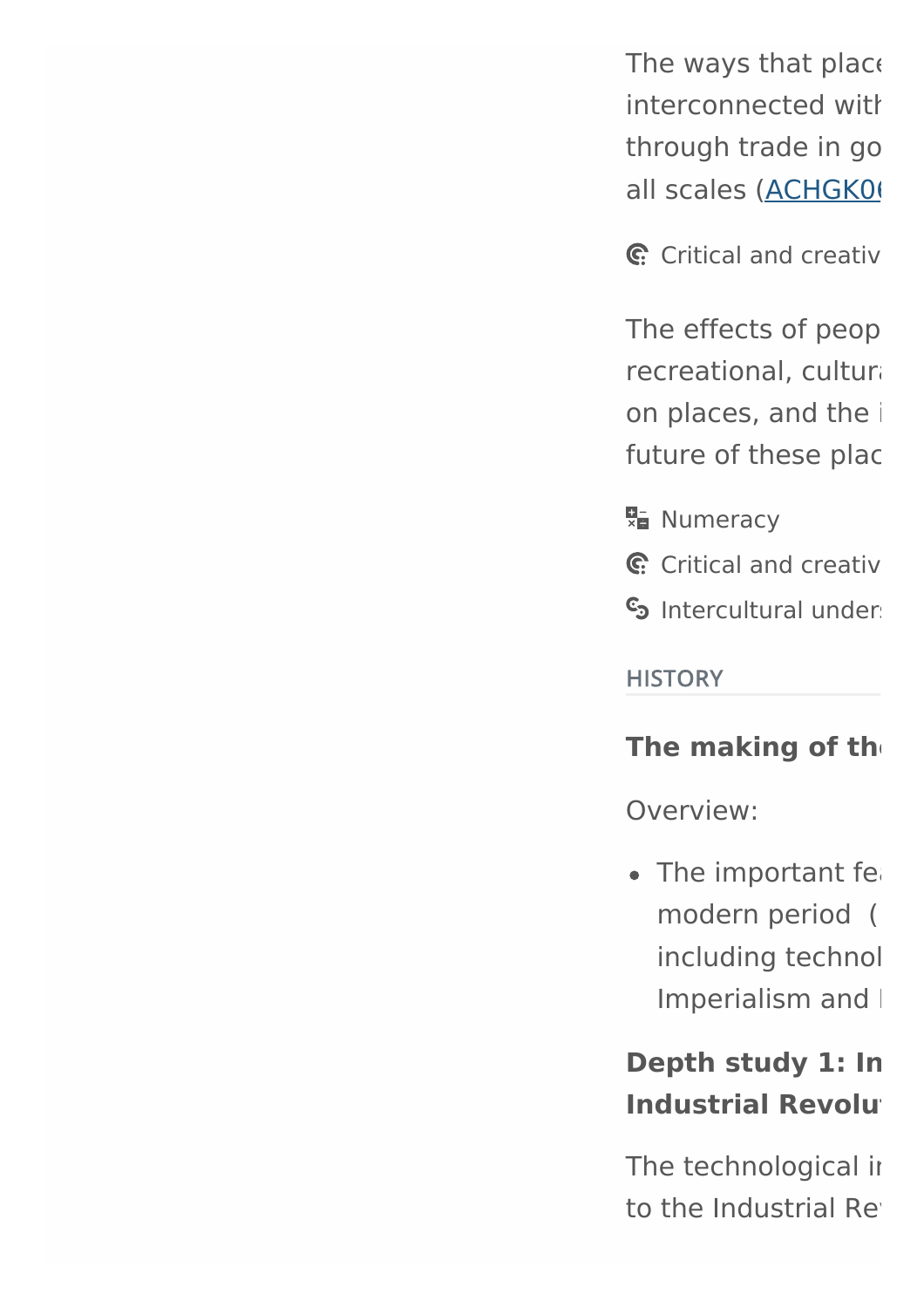conditions that influ industrialisation of agricultural revoluti materials, wealthy labour, transport sy expanding empire) [\(ACDSEH017\)](http://www.scootle.edu.au/ec/search?accContentId=ACDSEH017)

 $C$ : Critical and [creative](https://k10outline.scsa.wa.edu.au/home/teaching/curriculum-browser/humanities-and-social-sciences/year-9#)

- $\ddot{\bullet}$  Personal and social
- $S<sub>3</sub>$  Intercultural [understanding](https://k10outline.scsa.wa.edu.au/home/teaching/curriculum-browser/humanities-and-social-sciences/year-9#)

The population mov changing settlemer the Industrial Revol

**R<sub>E</sub>** [Numeracy](https://k10outline.scsa.wa.edu.au/home/teaching/curriculum-browser/humanities-and-social-sciences/year-9#)

 $C$  Critical and [creative](https://k10outline.scsa.wa.edu.au/home/teaching/curriculum-browser/humanities-and-social-sciences/year-9#)

The experiences of children during the Revolution, and the life [\(ACDSEH081\)](http://www.scootle.edu.au/ec/search?accContentId=ACDSEH081)

- $C$  Critical and [creative](https://k10outline.scsa.wa.edu.au/home/teaching/curriculum-browser/humanities-and-social-sciences/year-9#)
- $\ddot{\bullet}$  Personal and social
- $\div$  Ethical understand

The short-term and of the Industrial Rev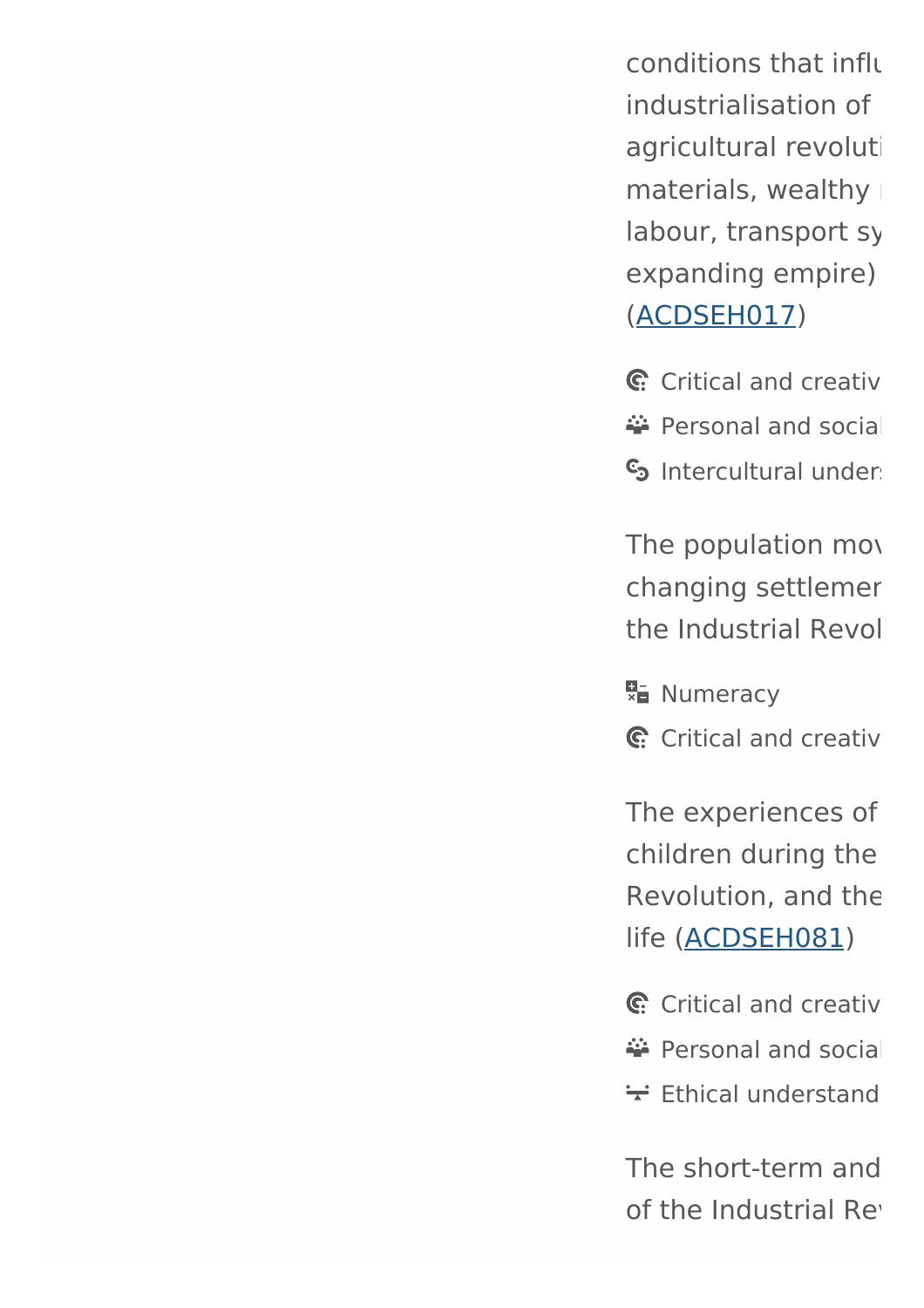global changes in la and communication

 $C$  Critical and [creative](https://k10outline.scsa.wa.edu.au/home/teaching/curriculum-browser/humanities-and-social-sciences/year-9#)

 $S<sub>o</sub>$  Intercultural under

## **Depth study 2: In War I (1914–1918)**

The causes of World reasons that men e the war (ACDSEH02

- $C$  Critical and [creative](https://k10outline.scsa.wa.edu.au/home/teaching/curriculum-browser/humanities-and-social-sciences/year-9#)
- $\ddot{\bullet}$  Personal and social
- $\div$  Ethical understand

The places where A and the nature of w War I, including the [\(ACDSEH095\)](http://www.scootle.edu.au/ec/search?accContentId=ACDSEH095)

- **R<sub>E</sub>** [Numeracy](https://k10outline.scsa.wa.edu.au/home/teaching/curriculum-browser/humanities-and-social-sciences/year-9#)
- $C$  Critical and [creative](https://k10outline.scsa.wa.edu.au/home/teaching/curriculum-browser/humanities-and-social-sciences/year-9#)
- $\ddot{\bullet}$  Personal and social
- $\div$  Ethical understand
- $S<sub>3</sub>$  Intercultural [understanding](https://k10outline.scsa.wa.edu.au/home/teaching/curriculum-browser/humanities-and-social-sciences/year-9#)

The impact of Work particular emphasis as the use of propa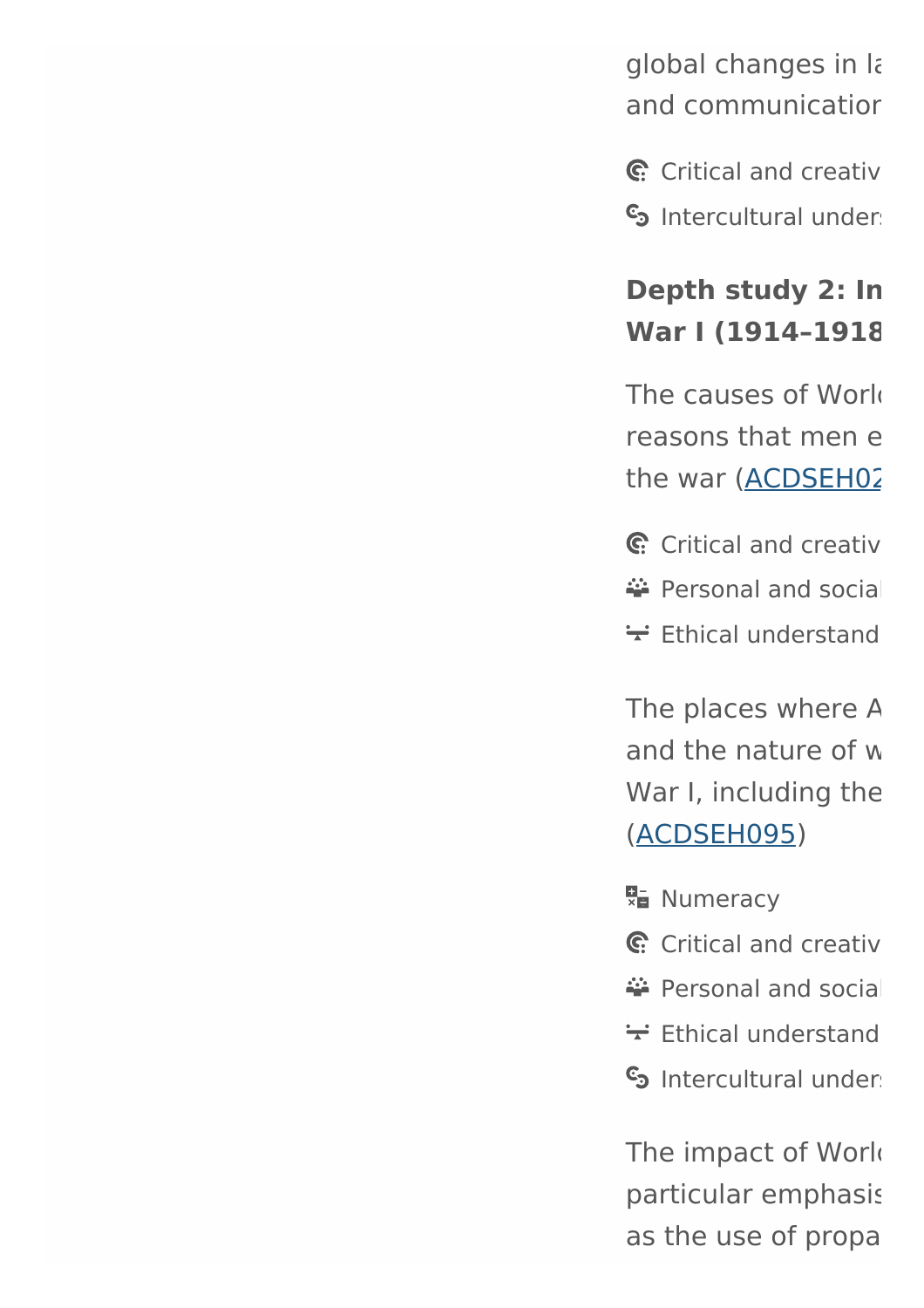the civilian populati role of women and debate (ACDSEH09

- $C$  Critical and [creative](https://k10outline.scsa.wa.edu.au/home/teaching/curriculum-browser/humanities-and-social-sciences/year-9#)
- $\ddot{\bullet}$  Personal and social
- $\div$  Ethical understand

The commemoration including debates a significance of the [\(ACDSEH097\)](http://www.scootle.edu.au/ec/search?accContentId=ACDSEH097)

- $C$  Critical and [creative](https://k10outline.scsa.wa.edu.au/home/teaching/curriculum-browser/humanities-and-social-sciences/year-9#)
- $\ddot{\bullet}$  Personal and social
- $\div$  Ethical understand

# **Achievement st**

At Standard, studer cause and effect, p of methods to select multiple sources. W purpose, and draw compare different points Students analyse ir relationships and/or using information a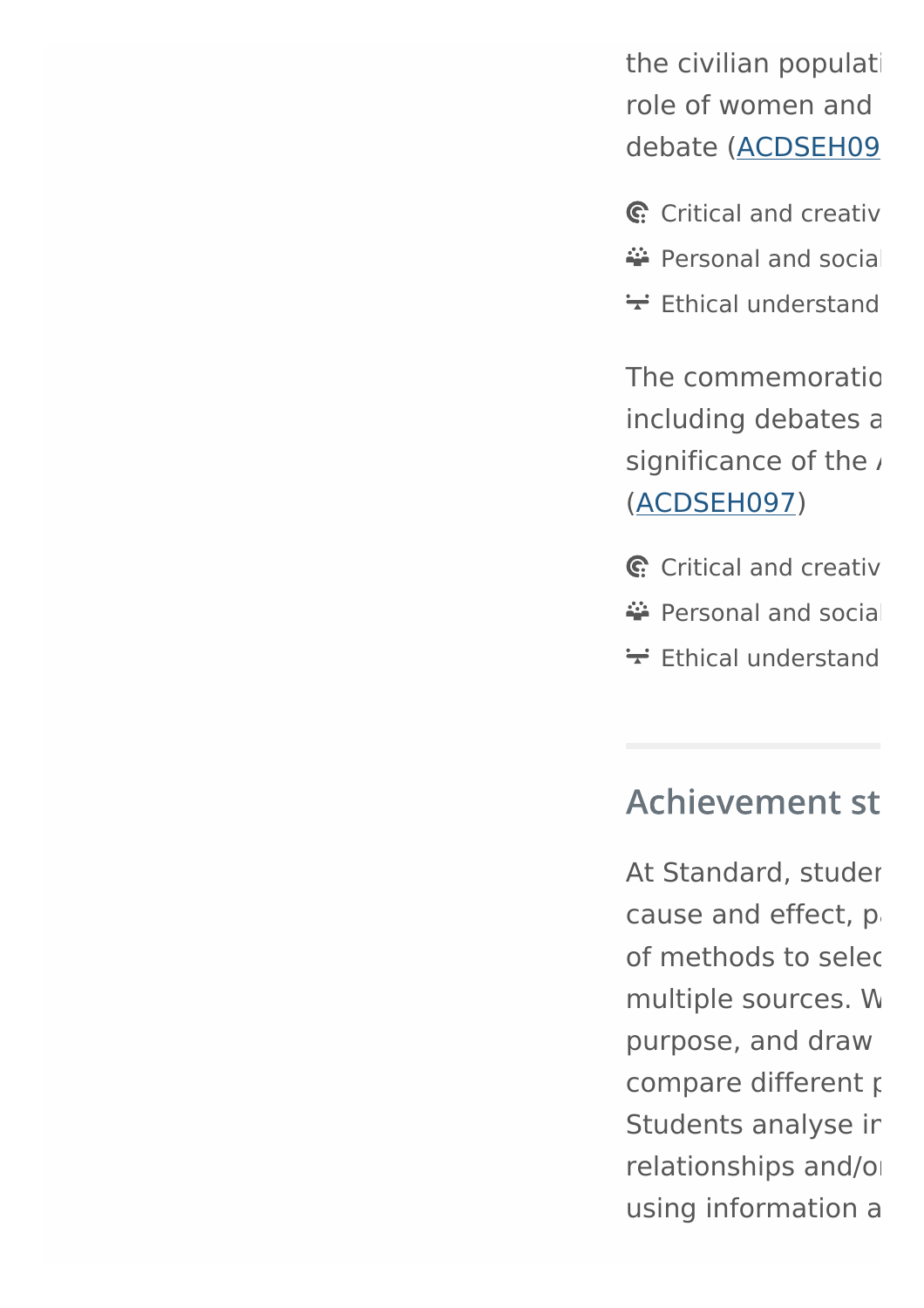action in response to appropriate to the t specific terminology support conclusions

Students describe s electoral system in and how the courts the threats to these

Students explain th identifying Australia the exchange of go rewards that result  $innovations and ch<sub>i</sub>$ work environment.

Students explain the and the interconnection the cause and effect people, places and inferences about the places and environi

Students explain th over both the short evidence to explain motives and actions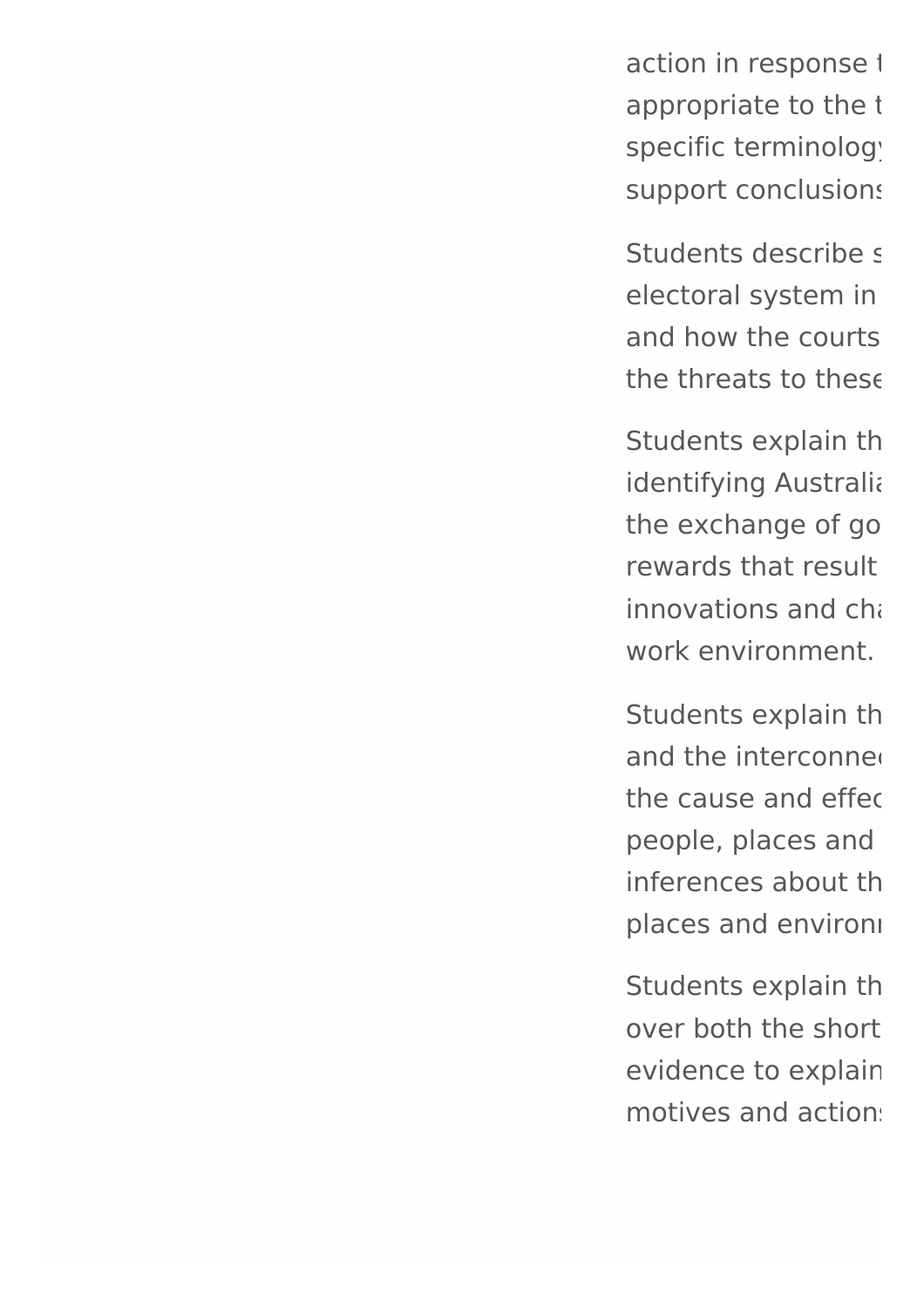In Year 9, Humanities and Social Sciences consists of Civics and

Students develop increasing independence in critical thinking a analysing, evaluating, communicating and reflecting. They apply phenomena, both historical and contemporary.

Students continue to build on their understanding of the concept justice and participation. They examine the role of key players during an election campaign and how a government is formed. support of a democratic and just society.

Students are introduced to the concepts of specialisation and trade while continuing to funderstanding to fund concepts of scarcity, making choices, interdependence, and allocation consumers, businesses and government, both within Australia and consumers, through the flow of government, both resources in a global economy. The roles and responsibilities of are explored.

The concepts of place, space, environment, interconnection, su thinking, which provides students with an opportunity to inquire environment and to explore how people, through their choices Students apply this understanding to a wide range of places an and in a range of locations.

Students develop their historical understanding through key co effect, perspectives, empathy, significance and contestability. 1 the making of the modern world from 1750 to 1918. They consider how new rew ideas and technology contributed ma to change in this period, and the significance of World War I.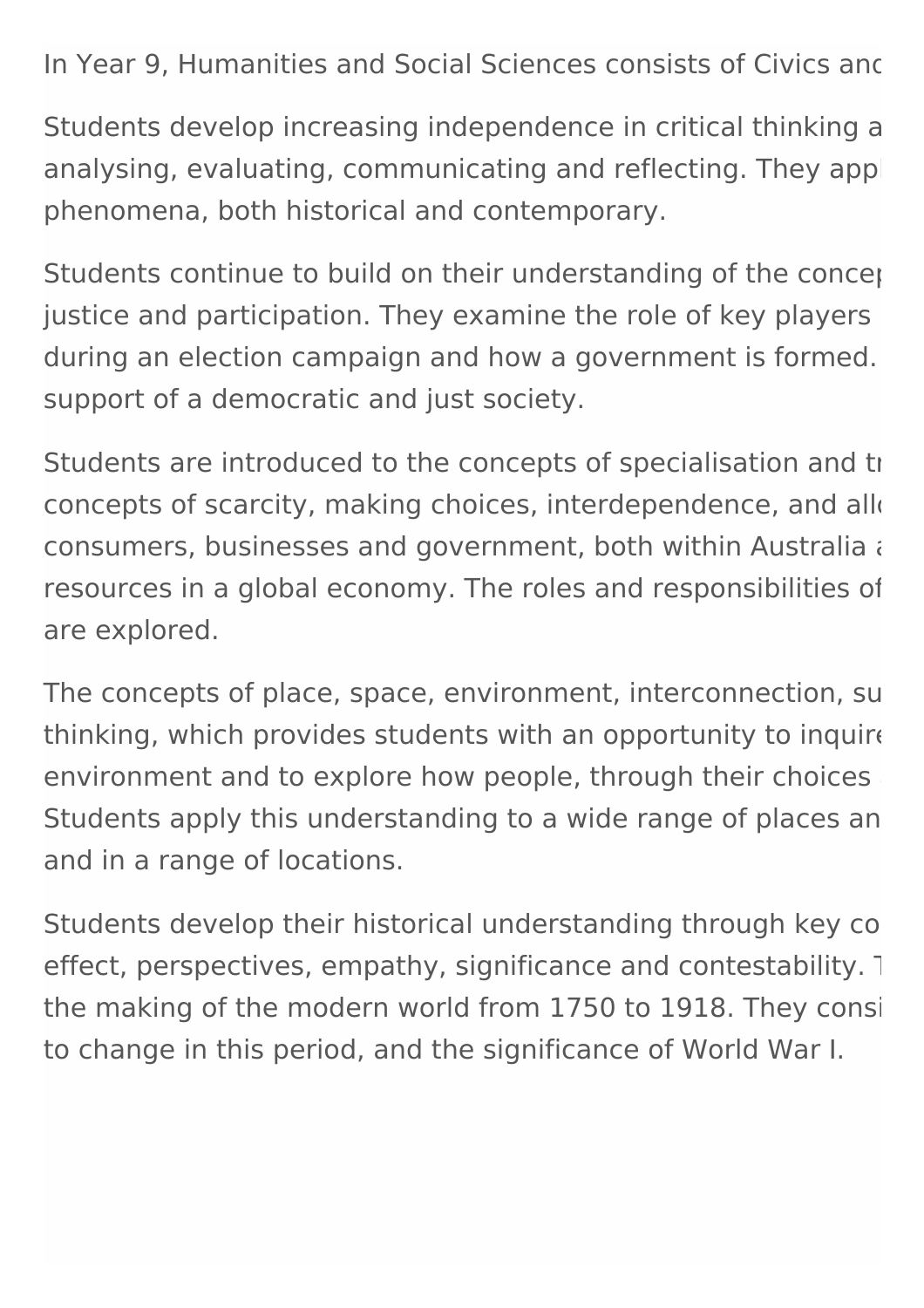**[Principles](https://k10outline.scsa.wa.edu.au/home/principles)** 

**[Teaching](https://k10outline.scsa.wa.edu.au/home/teaching)** 

**[Assessing](https://k10outline.scsa.wa.edu.au/home/assessment)** 

**[Policy](https://k10outline.scsa.wa.edu.au/home/policy)** 

**[Resources](https://k10outline.scsa.wa.edu.au/home/resources)** 

# Subscribe to our monthly K-10 Circular

[wa.gov.au](http://www.wa.gov.au/)